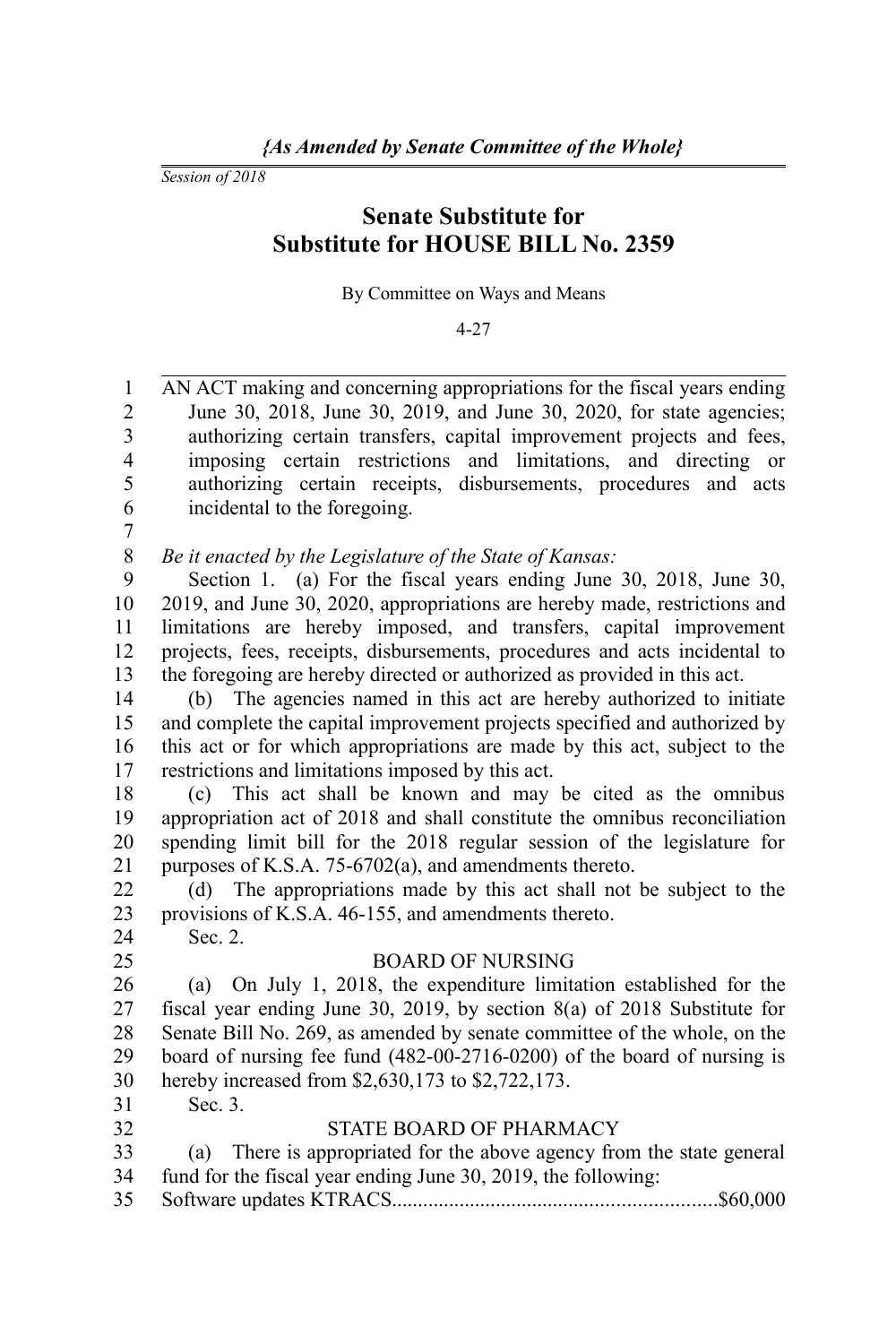(b) During the fiscal year ending June 30, 2019, in addition to the other purposes for which expenditures may be made by the above agency from moneys appropriated from the state general fund or in any special revenue fund or funds for fiscal year 2019 as authorized by chapter 104 of the 2017 Session Laws of Kansas, this or any other appropriation act of the 2018 regular session of the legislature, expenditures shall be made by such agency from such moneys, notwithstanding the provisions of the prescription monitoring program act, or any other statute, to require information to be submitted to the prescription monitoring program by licensed veterinarians in the state of Kansas and to allow licensed veterinarians to receive data from the prescription monitoring program, subject to the requirements of the prescription monitoring program act. Sec. 4. ATTORNEY GENERAL (a) There is hereby appropriated for the above agency from the following special revenue fund or funds for the fiscal year ending June 30, 1 2 3 4 5 6 7 8 9 10 11 12 13 14 15 16

2019, all moneys now or hereafter lawfully credited to and available in such fund or funds, except that expenditures other than refunds authorized by law shall not exceed the following: 17 18 19

State medicaid fraud forfeiture fund.................................................No limit Sec. 5. 20 21

INSURANCE DEPARTMENT

- (a) There is appropriated for the above agency from the following special revenue fund or funds for the fiscal year ending June 30, 2019, all moneys now or hereafter lawfully credited to and available in such fund or funds, except that expenditures other than refunds authorized by law shall not exceed the following: Captive insurance regulatory and 23 24 25 26 27 28
- supervision fund..........................................................................No limit Sec. 6. 29 30 31

# KANSAS HUMAN RIGHTS COMMISSION

(a) There is appropriated for the above agency from the following special revenue fund or funds for the fiscal year ending June 30, 2019, all moneys now or hereafter lawfully credited to and available in such fund or funds, except that expenditures other than refunds authorized by law shall not exceed the following: Database conversion fund.................................................................No limit Sec. 7. 32 33 34 35 36 37

38

39

22

#### DEPARTMENT OF ADMINISTRATION

(a) There is appropriated for the above agency from the following special revenue fund or funds for the fiscal year ending June 30, 2019, all moneys now or hereafter lawfully credited to and available in such fund or funds, except that expenditures other than refunds authorized by law shall 40 41 42 43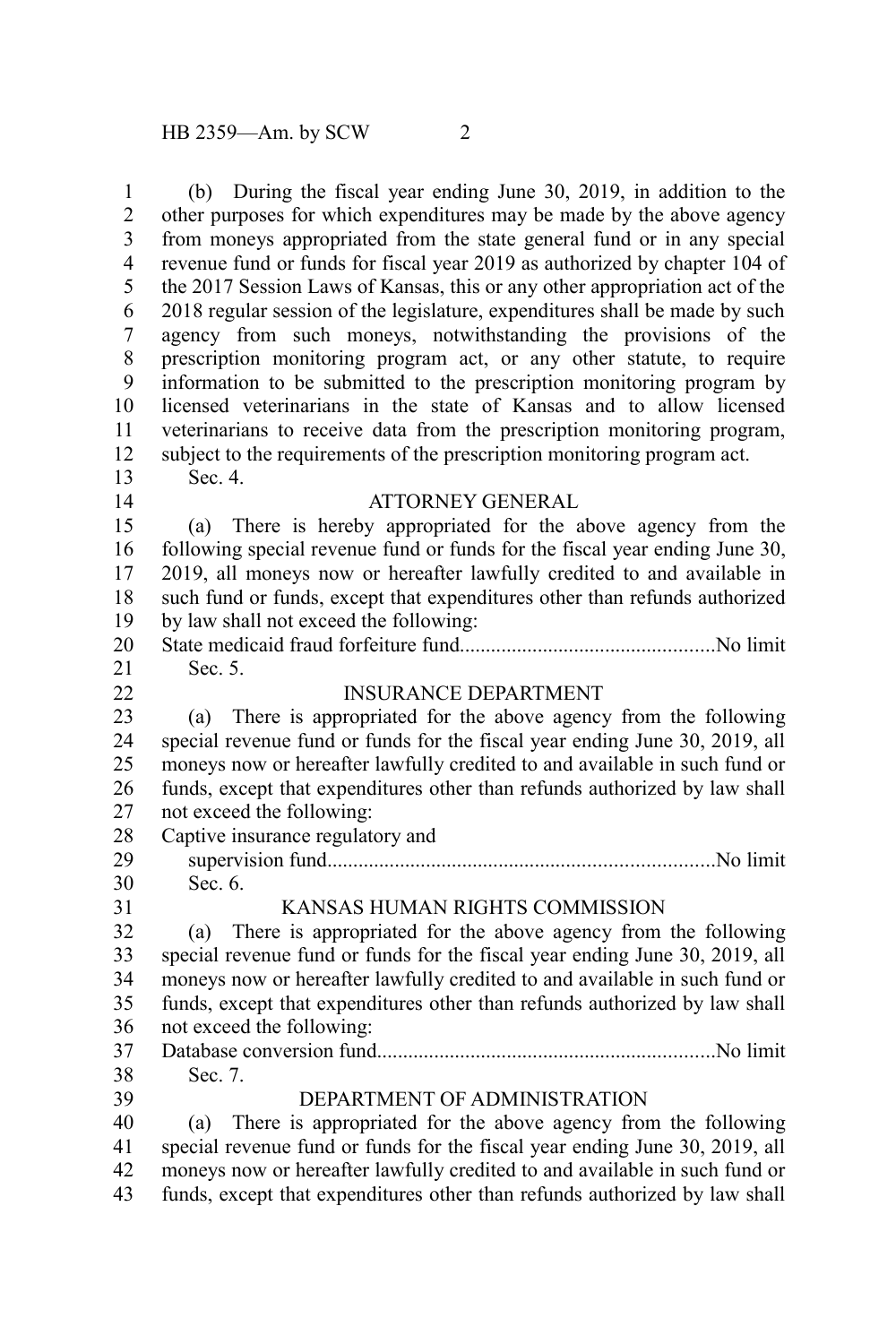not exceed the following: 1

| 3 Sec. 8. |  |
|-----------|--|

4

# DEPARTMENT OF REVENUE

(a) On the effective date of this act, the expenditure limitation established for the fiscal year ending June 30, 2018, by section 46(b) of 2018 Substitute for Senate Bill No. 269, as amended by senate committee of the whole, for the division of vehicles operating fund (565-00-2089- 2020) of the department of revenue is hereby increased from \$46,685,210 to \$48,685,210. 5 6 7 8 9 10

(b) On the effective date of this act, or as soon thereafter as moneys are available, the director of accounts and reports shall transfer \$2,000,000 from the state highway fund (276-00-4100-4100) of the department of transportation to the division of vehicles operating fund (565-00-2089- 2020) of the department of revenue. 11 12 13 14 15

16 17 Sec. 9.

# DEPARTMENT OF REVENUE

(a) On July 1, 2018, the expenditure limitation established for the fiscal year ending June 30, 2019, by section 47(b) of 2018 Substitute for Senate Bill No. 269, as amended by senate committee of the whole, for the division of vehicles operating fund (565-00-2089-2020) of the department of revenue is hereby increased from \$46,268,528 to \$48,268,528. 18 19 20 21 22

(b) On July 1, 2018, or as soon thereafter as moneys are available, the director of accounts and reports shall transfer \$2,000,000 from the state highway fund (276-00-4100-4100) of the department of transportation to the division of vehicles operating fund (565-00-2089-2020) of the department of revenue. 23 24 25 26 27

(c) There is appropriated for the above agency from the following special revenue fund or funds for the fiscal year ending June 30, 2019, all moneys now or hereafter lawfully credited to and available in such fund or funds, except that expenditures other than refunds authorized by law shall not exceed the following: 28 29 30 31 32

Alcoholic beverage control modernization fund..............................No limit Native American veterans' income tax refund fund..........................No limit Sec. 10. 33 34 35

36 37

#### DEPARTMENT OF HEALTH AND ENVIRONMENT — DIVISION OF PUBLIC HEALTH

(a) There is appropriated for the above agency from the state general fund for the fiscal year ending June 30, 2018, the following: 38 39

- Operating expenditures (including official 40
- hospitality) health (264-00-1000-0270).......................................\$6,900 41
- (b) There is appropriated for the above agency from the following special revenue fund 42 43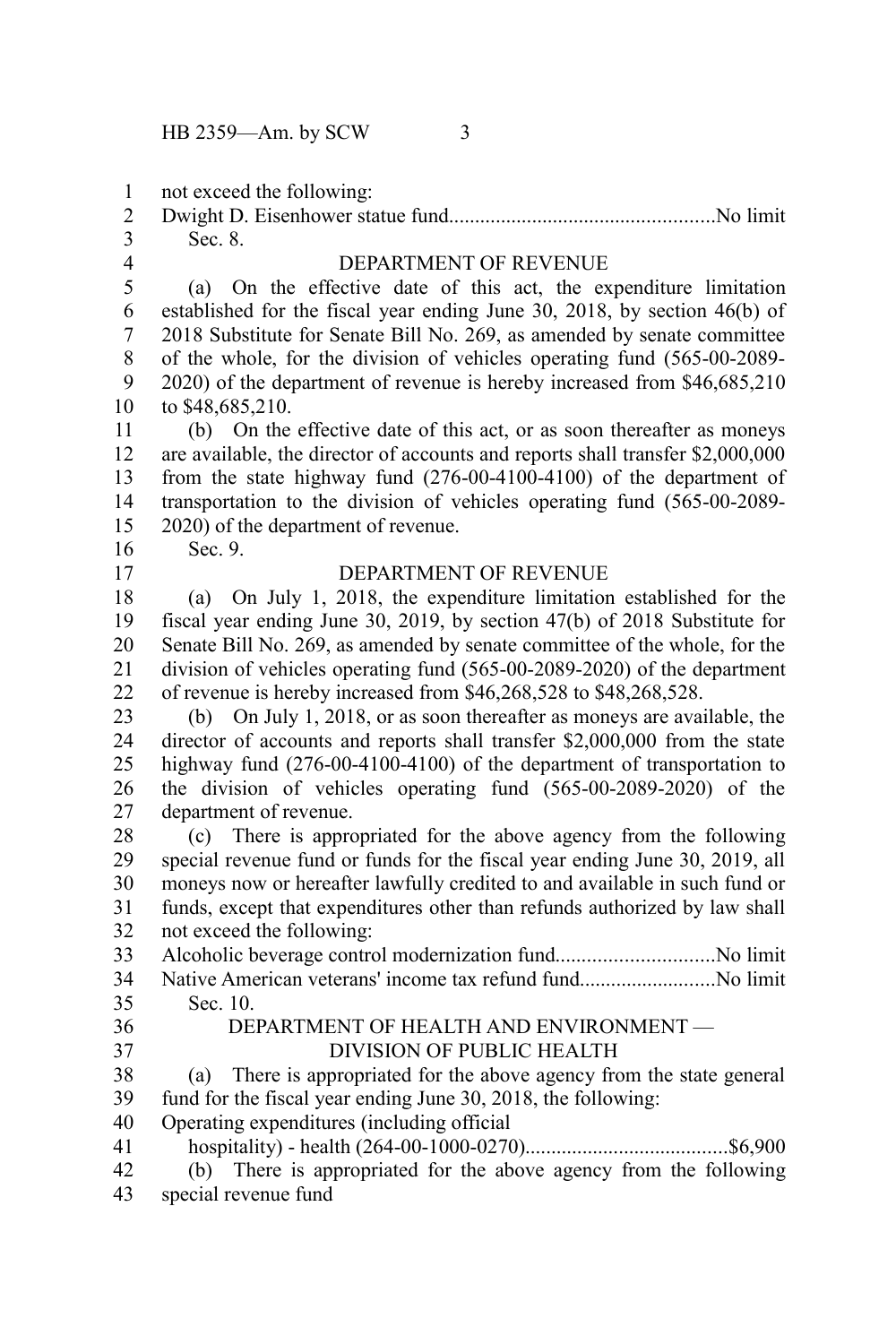| 1<br>$\overline{c}$                       | or funds for the fiscal year ending June 30, 2018, all moneys now or<br>hereafter lawfully credited to and available in such fund or funds, except |  |  |
|-------------------------------------------|----------------------------------------------------------------------------------------------------------------------------------------------------|--|--|
| $\overline{\mathbf{3}}$<br>$\overline{4}$ | that expenditures other than refunds authorized by law shall not exceed the<br>following:                                                          |  |  |
| 5                                         | Campus sexual assault prevention                                                                                                                   |  |  |
| 6                                         |                                                                                                                                                    |  |  |
| $\overline{7}$                            | Sec. 11.                                                                                                                                           |  |  |
| 8                                         | DEPARTMENT OF HEALTH AND ENVIRONMENT -                                                                                                             |  |  |
| 9                                         | <b>DIVISION OF PUBLIC HEALTH</b>                                                                                                                   |  |  |
| 10                                        | There is appropriated for the above agency from the state general<br>(a)                                                                           |  |  |
| 11                                        | fund for the fiscal year ending June 30, 2019, the following:                                                                                      |  |  |
| 12                                        | Operating expenditures (including official                                                                                                         |  |  |
| 13                                        |                                                                                                                                                    |  |  |
| 14                                        | (b) There is appropriated for the above agency from the following                                                                                  |  |  |
| 15                                        | special revenue fund or funds for the fiscal year ending June 30, 2019, all                                                                        |  |  |
| 16                                        | moneys now or hereafter lawfully credited to and available in such fund or                                                                         |  |  |
| 17                                        | funds, except that expenditures other than refunds authorized by law shall                                                                         |  |  |
| 18                                        | not exceed the following:                                                                                                                          |  |  |
| 19                                        | Campus sexual assault prevention                                                                                                                   |  |  |
| 20                                        |                                                                                                                                                    |  |  |
| 21                                        | Child care criminal background and fingerprint fundNo limit                                                                                        |  |  |
| 22                                        | Sec. 12.                                                                                                                                           |  |  |
| 23                                        | DEPARTMENT OF HEALTH AND ENVIRONMENT -                                                                                                             |  |  |
| 24                                        | DIVISION OF HEALTH CARE FINANCE                                                                                                                    |  |  |
| 25                                        | There is appropriated for the above agency from the state general<br>(a)                                                                           |  |  |
| 26                                        | fund for the fiscal year ending June 30, 2018, the following:                                                                                      |  |  |
| 27                                        | Other medical assistance (264-00-1000-3026)\$22,800,000                                                                                            |  |  |
| 28                                        | Sec. 13.                                                                                                                                           |  |  |
| 29                                        | DEPARTMENT OF HEALTH AND ENVIRONMENT -                                                                                                             |  |  |
| 30                                        | DIVISION OF HEALTH CARE FINANCE                                                                                                                    |  |  |
| 31                                        | There is appropriated for the above agency from the state general<br>(a)                                                                           |  |  |
| 32                                        | fund for the fiscal year ending June 30, 2019, the following:                                                                                      |  |  |
| 33                                        |                                                                                                                                                    |  |  |
| 34                                        | Provided, however, That during fiscal years 2018 and 2019, if any new                                                                              |  |  |
| 35                                        | eligibility requirements or limitations are imposed by any state agency to<br>receive state medicaid services under the Kansas medical assistance  |  |  |
| 36<br>37                                  | program, then on the effective date of such imposition, the amounts                                                                                |  |  |
| 38                                        | appropriated for the department of health and environment – division of                                                                            |  |  |
| 39                                        | health care for the fiscal year ending June 30, 2019, by section 95(a) of                                                                          |  |  |
| 40                                        | chapter 104 of the 2017 Session Laws of Kansas and section 58(a) of                                                                                |  |  |
| 41                                        | Substitute for Senate Bill No. 269, as amended by senate committee of the                                                                          |  |  |
| 42                                        | whole, from the state general fund in the other medical assistance account                                                                         |  |  |
| 43                                        | are hereby lapsed.                                                                                                                                 |  |  |
|                                           |                                                                                                                                                    |  |  |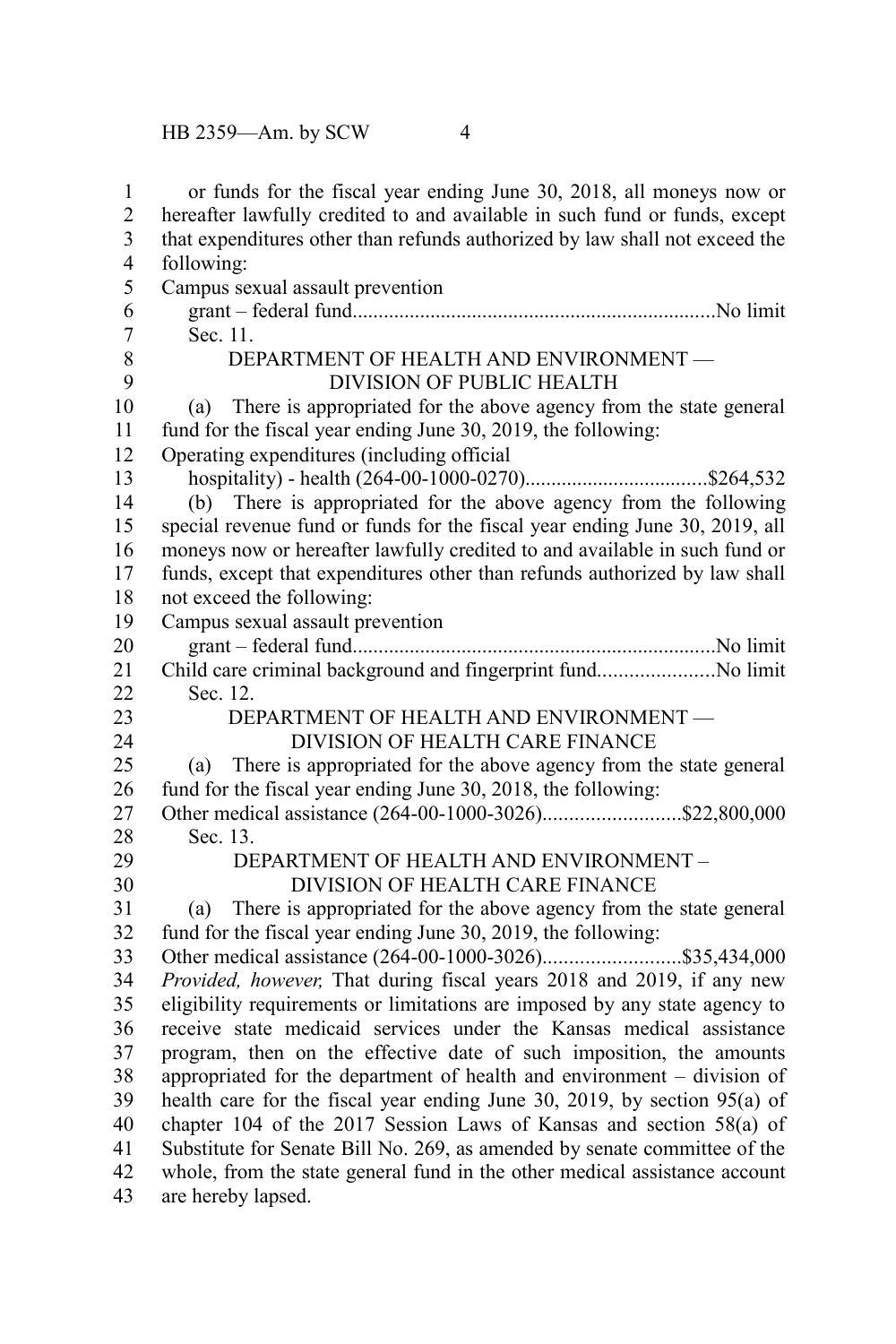(b) During the fiscal year ending June 30, 2019, in addition to the other purposes for which expenditures may be made by the department of health and environment – division of health care finance from moneys appropriated from the state general fund or in any special revenue fund or funds by chapter 104 of the 2017 Session Laws of Kansas, this or any other appropriation act of the 2018 regular session of the legislature, expenditures shall be made by the above agency from such moneys in an amount not to exceed \$350,000 of state moneys, plus any associated federal matching moneys, to provide coverage and reimburse any participating healthcare provider under the Kansas medical assistance program for tobacco cessation treatments for any state medicaid recipient, including: Any United States food and drug administration-approved medication prescribed as a tobacco cessation treatment; and individual, group or telephone counseling for tobacco cessation, as defined by the United States centers for medicare and medicaid services for purposes of medicaid reimbursement: *Provided,* That the above agency and any managed care organization administering state medicaid services shall not impose any prior authorization requirements upon any treatments prescribed or ordered for tobacco cessation purposes by a participating healthcare provider: *Provided, however,* That a recipient of state medicaid services shall not be limited in the number of covered tobacco cessation attempts for counseling treatments, whether on an annual, lifetime or other basis, but shall be limited to four covered tobacco cessation attempts per year for medication treatment: *And provided, however,* That the above agency shall implement and administer this subsection in accordance with federal law and requirements imposed by the United States centers for medicare and medicaid services: *Provided further,* That the above agency shall submit to the United States centers for medicare and medicaid services any approval request necessary to implement this subsection. Sec. 14. DEPARTMENT OF HEALTH AND ENVIRONMENT — DIVISION OF ENVIRONMENT (a) There is appropriated for the above agency from the following special revenue fund or funds for the fiscal year ending June 30, 2018, all moneys now and hereafter lawfully credited to and available in such fund or funds, except that expenditures other than refunds authorized by law shall not exceed the following: EPA multi-purpose grant fund (264-00-3103-3630)............................................................No limit Sec. 15. DEPARTMENT OF HEALTH AND ENVIRONMENT — DIVISION OF ENVIRONMENT 1 2 3 4 5 6 7 8 9 10 11 12 13 14 15 16 17 18 19 20 21 22 23 24 25 26 27 28 29 30 31 32 33 34 35 36 37 38 39 40 41 42

(a) There is appropriated for the above agency from the state general 43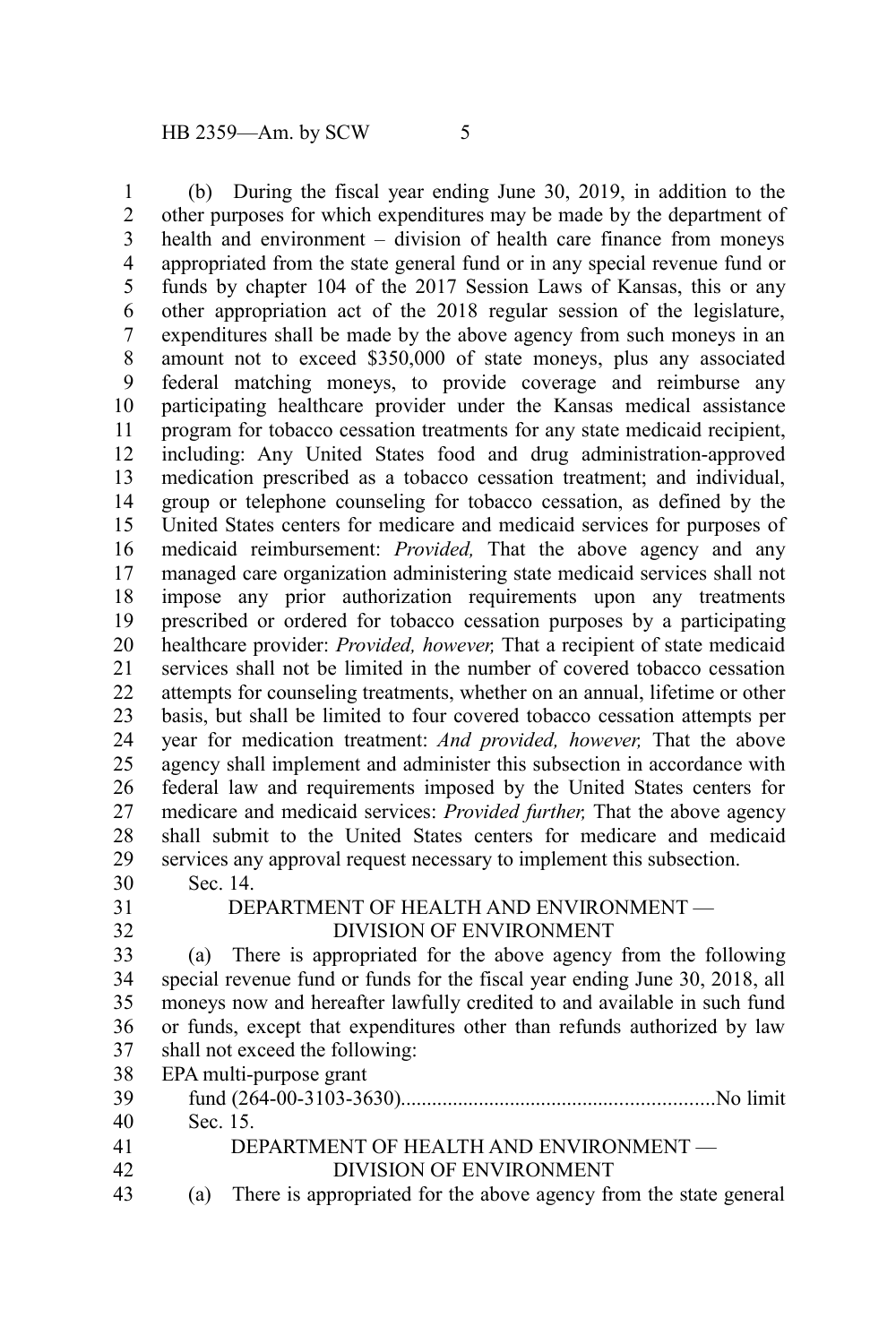fund for the fiscal year ending June 30, 2019, the following: Operating expenditures (including official hospitality) (264-00-1000-0300)................................................\$235,000 (b) There is appropriated for the above agency from the following special revenue fund or funds for the fiscal year ending June 30, 2019, all moneys now and hereafter lawfully credited to and available in such fund or funds, except that expenditures other than refunds authorized by law shall not exceed the following: EPA multi-purpose grant fund (264-00-3103-3630)............................................................No limit Sec. 16. KANSAS DEPARTMENT FOR AGING AND DISABILITY SERVICES (a) There is appropriated for the above agency from the state general fund for the fiscal year ending June 30, 2018, the following: LTC – medicaid assistance – NF (039-00-1000-0520)........................................................\$11,800,000 (b) On the effective date of this act, the expenditure limitation established for the fiscal year ending June 30, 2018, by section 59(f) of 2018 Substitute for Senate Bill No. 269, as amended by senate committee of the whole, on the problem gambling and addictions grant fund (039-00- 2371-2371) of the Kansas department for aging and disability services is hereby increased from \$5,822,437 to \$6,822,437. Sec. 17. KANSAS DEPARTMENT FOR AGING AND DISABILITY SERVICES (a) There is appropriated for the above agency from the state general fund for the fiscal year ending June 30, 2019, the following: LTC – medicaid assistance – NF (039-00-1000-0520)........................................................\$21,350,000 Nursing facilities regulation (039-00-1000-0710)............................. \$2,000 Nursing facilities regulation - title XIX (039-00-1000-0712)............ \$8,000 (b) On July 1, 2018, the \$673,756 appropriated for the above agency for the fiscal year ending June 30, 2019, by section 100(a) of chapter 104 of the 2017 Session Laws of Kansas from the state general fund in the health occupational credentialing account (039-00-1000-0800) is hereby lapsed. (c) There is appropriated for the above agency from the following special revenue fund or funds for the fiscal year ending June 30, 2019, all moneys now or hereafter lawfully credited to and available in such fund or funds, except that expenditures other than refunds authorized by law shall not exceed the following: Health occupations credentialing fee fund........................................No limit 1 2 3 4 5 6 7 8 9 10 11 12 13 14 15 16 17 18 19 20 21 22 23 24 25 26 27 28 29 30 31 32 33 34 35 36 37 38 39 40 41 42 43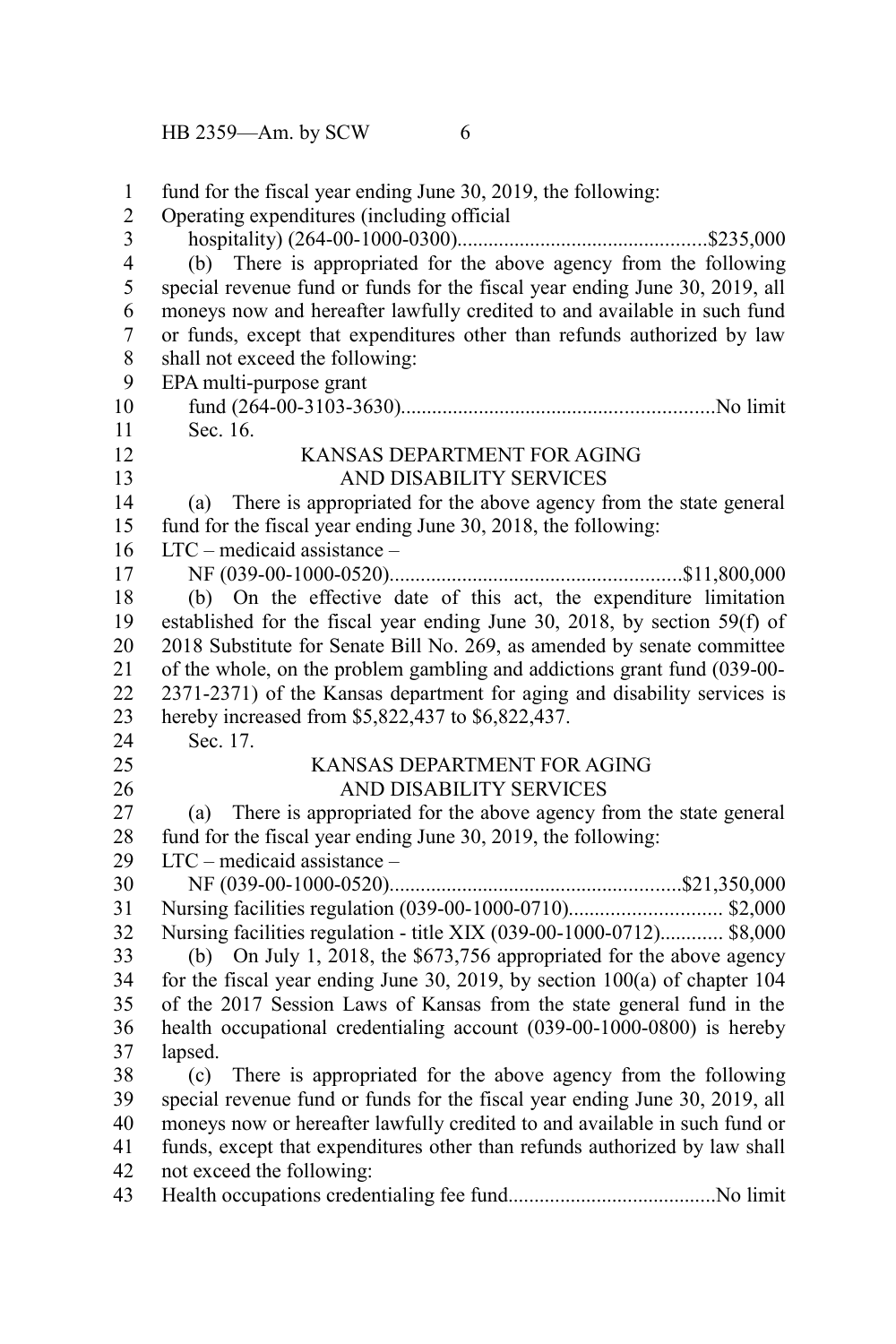(d) During the fiscal year ending June 30, 2019, in addition to the other purposes for which expenditures may be made by the above agency from moneys appropriated from the state general fund or from any special revenue fund or funds for fiscal year 2019 by chapter 104 of the 2017 Session Laws of Kansas, this or any other appropriation act of the 2018 regular session of the legislature, expenditures shall be made by the above agency from such moneys, not to exceed \$50,000, to continue the mental health task force established by section 99(r) of chapter 104 of the 2017 Session Laws of Kansas: *Provided,* That in addition to the members appointed to the task force pursuant to section  $99(r)$  of chapter 104 of the 2017 Session Laws of Kansas, the task force shall consist of two additional members, one to be appointed by the Kansas hospital association and one to be appointed by the Kansas association for the medically underserved: *Provided further,* That such task force shall study the following topics: The Kansas mental health delivery system, including a prioritization of, or the creation of, a strategic plan addressing the recommendations of the report filed on January 8, 2018; ascertaining the total number of psychiatric beds needed to most effectively deliver mental health services and the location where such services would be best provided in Kansas, working in conjunction with the entity that facilitated the task force's activities in fiscal year 2018; and any other matters relating to mental health services as such task force deems appropriate: *And provided further,* That such task force shall submit a report on the task force's findings to the senate standing committees on ways and means and public health and welfare and the house of representatives standing committees on appropriations and health and human services on or before January 14, 2019. (e) On July 1, 2018, the expenditure limitation established for the fiscal year ending June 30, 2019, by section 60(f) of 2018 Substitute for 1 2 3 4 5 6 7 8 9 10 11 12 13 14 15 16 17 18 19 20 21 22 23 24 25 26 27

Senate Bill No. 269, as amended by senate committee of the whole, on the problem gambling and addictions grant fund (039-00-2371-2371) of the Kansas department for aging and disability services is hereby increased from \$5,825,996 to \$6,825,996. 28 29 30 31 32

Sec. 18. 33

34 35

### KANSAS DEPARTMENT FOR CHILDREN AND FAMILIES

(a) There is appropriated for the above agency from the state general fund for the fiscal year ending June 30, 2018, the following: 36 37

Youth services aid and assistance (629-00-1000-7020)................\$5,930,153 Sec. 19. 38 39

#### KANSAS DEPARTMENT FOR CHILDREN AND FAMILIES 40 41

(a) There is appropriated for the above agency from the state general fund for the fiscal year ending June 30, 2019, the following: 42 43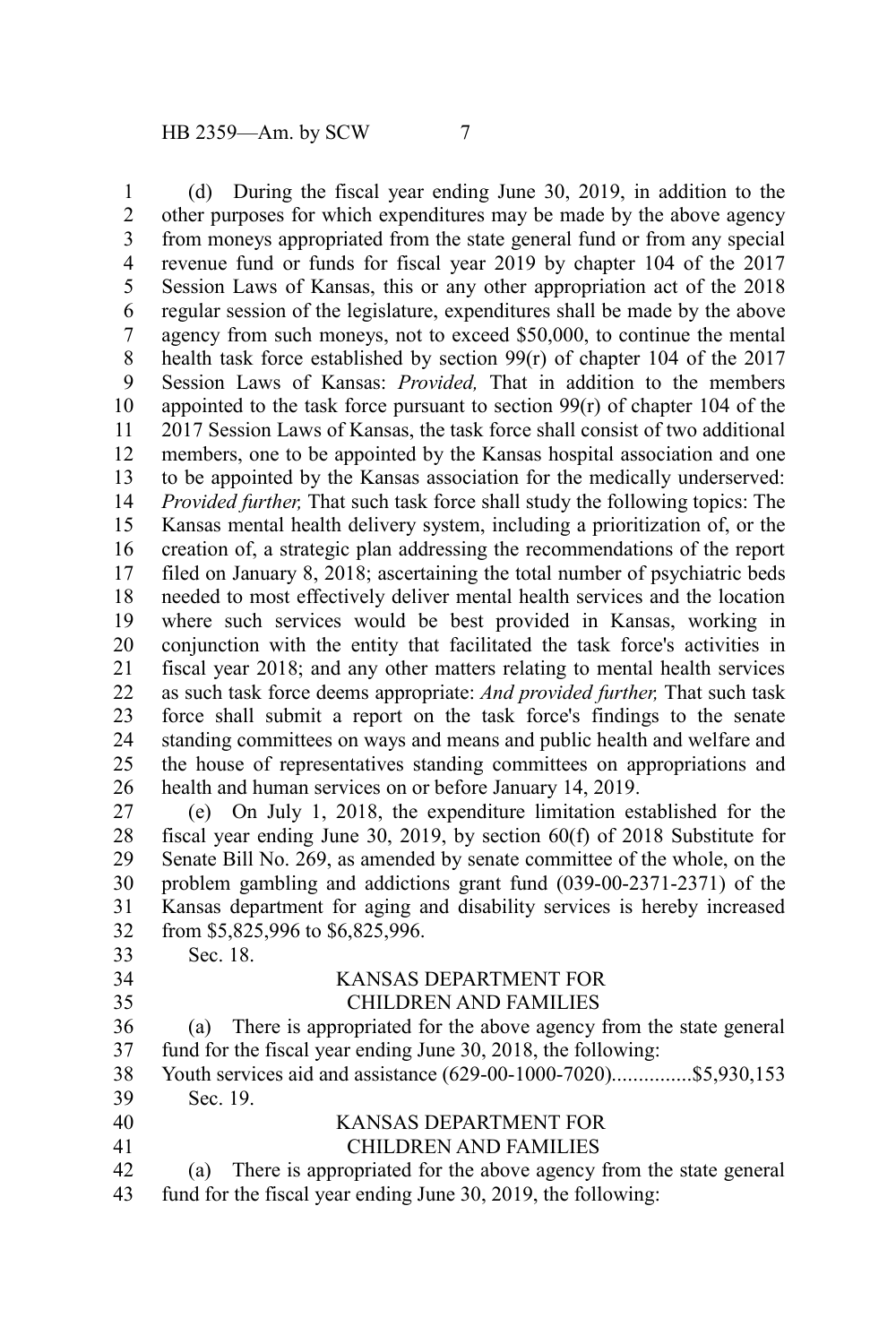Youth services aid and assistance (629-00-1000-7020).............\$12,155,270 Sec. 20. DEPARTMENT OF EDUCATION (a) There is appropriated for the above agency from the state general fund for the fiscal year ending June 30, 2018, the following: State foundation aid (652-00-1000-0820).......................................\$645,889 (b) On the effective date of this act, of the \$15,257,000 appropriated for the above agency for the fiscal year ending June 30, 2018, by section 63(a) of 2018 Substitute for Senate Bill No. 269, as amended by senate committee of the whole, from the state general fund in the KPERS – employer contributions – USDs account (652-00-1000-0110), the sum of \$5,444,000 is hereby lapsed. (c) On the effective date of this act, of the \$2,804,000 appropriated for the above agency for the fiscal year ending June 30, 2018, by section 63(a) of 2018 Substitute for Senate Bill No. 269, as amended by senate committee of the whole, from the state general fund in the KPERS – employer contributions account (652-00-1000-0100), the sum of \$664,000 is hereby lapsed. Sec. 21. DEPARTMENT OF EDUCATION (a) There is appropriated for the above agency from the state general fund for the fiscal year ending June 30, 2019, the following: KPERS – employer contributions (652-00-1000-0100)...............\$1,000,000 KPERS – employer contributions – USDs (652-00-1000-0110)....................................................\$88,000,000 State foundation aid (652-00-1000-0820)....................................\$1,397,804 Teach for America pilot program....................................................\$520,000 School technology infrastructure....................................................\$300,000 (b) There is appropriated for the above agency from the children's initiatives fund for the fiscal year ending June 30, 2019, the following: Pre-K pilot (652-00-2000-2535)..................................................\$4,200,000 Parent education program (652-00-2000-2510)...........................\$1,000,000 *{Provided, That expenditures from the parent education program account for each such grant shall be matched by the school district in an amount that is equal to not less than 50% of the grant. (c) On July 1, 2018, during the fiscal year ending June 30, 2019, any expenditures from the parent education program account (652-00- 2000-2510) of the children's initiatives fund by section 2(c) of chapter 95 of the 2017 Session Laws of Kansas for each grant shall be matched by the school district in an amount that is equal to not less than 50% of the grant, and on July 1, 2018, the provisions of section 2(c) of chapter 95 of the 2017 Session Laws of Kansas that provide for such match to be in an amount that is equal to not less than 65% of the grant are hereby* 1 2 3 4 5 6 7 8 9 10 11 12 13 14 15 16 17 18 19 20 21 22 23 24 25 26 27 28 29 30 31 32 33 34 35 36 37 38 39 40 41 42 43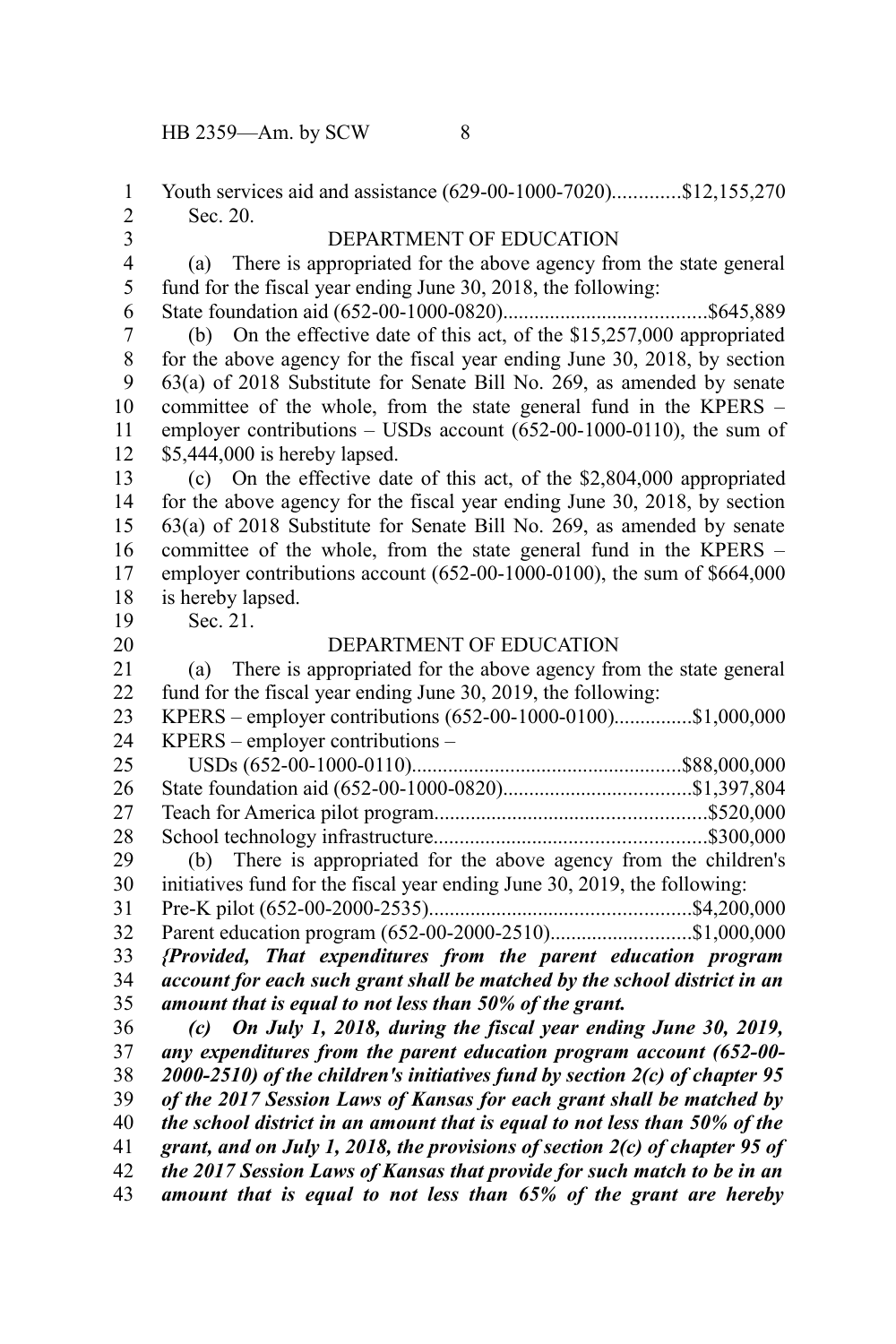*declared to be null and void and shall have no force and effect.* 1

*(d) In addition to the other purposes for which expenditures may be made by the above agency from the moneys appropriated from the state foundation aid account (652-00-1000-0820) of the state general fund for fiscal year 2019 for such state agency as authorized by chapter 95 of the 2017 Session Laws of Kansas, 2018 Substitute for Senate Bill No. 423, this or other appropriation act of the 2018 regular session of the legislature, expenditures shall be made by such agency from moneys appropriated from the state foundation aid account of the state general fund for fiscal year 2019 for the commissioner of education to allow three-year old preschool-aged at-risk students to participate in the program if such students meet the following requirements: (1) Are under the age of eligibility for attendance at kindergarten; (2) have been selected by the state board of education in accordance with guidelines governing the selection of students for participation in head start programs; (3) do not replace four-year old preschool-aged at-risk students; and (4) only fill available openings in such programs.}* Sec. 22. FORT HAYS STATE UNIVERSITY (a) There is appropriated for the above agency from the state general fund for the fiscal year ending June 30, 2019, the following: Operating expenditures (including official hospitality) (246-00-1000-0013)...................................\$739,924 Master's-level nursing capacity (246-00-1000-0100)..............................\$92 Kansas wetlands education center at Cheyenne bottoms (246-00-1000-0200)........................................\$5,892 Kansas academy of math and science (246-00-1000-0300)........................................................\$16,442 Sec. 23. KANSAS STATE UNIVERSITY (a) There is appropriated for the above agency from the state general fund for the fiscal year ending June 30, 2019, the following: Operating expenditures (including official hospitality) (367-00-1000-0003).............................................\$2,140,549 2 3 4 5 6 7 8 9 10 11 12 13 14 15 16 17 18 19 20 21 22 23 24 25 26 27 28 29 30 31 32 33 34

Midwest institute for comparative stem cell biology (367-00-1000-0170)...................................................\$2,921 Global food systems (367-00-1000-0190)........................................\$22,500 Kansas state university polytechnic campus (367-00-1000-0150)......................................................\$139,202 Sec. 24. KANSAS STATE UNIVERSITY EXTENSION SYSTEMS AND AGRICULTURE RESEARCH PROGRAMS 35 36 37 38 39 40 41 42

(a) There is appropriated for the above agency from the state general 43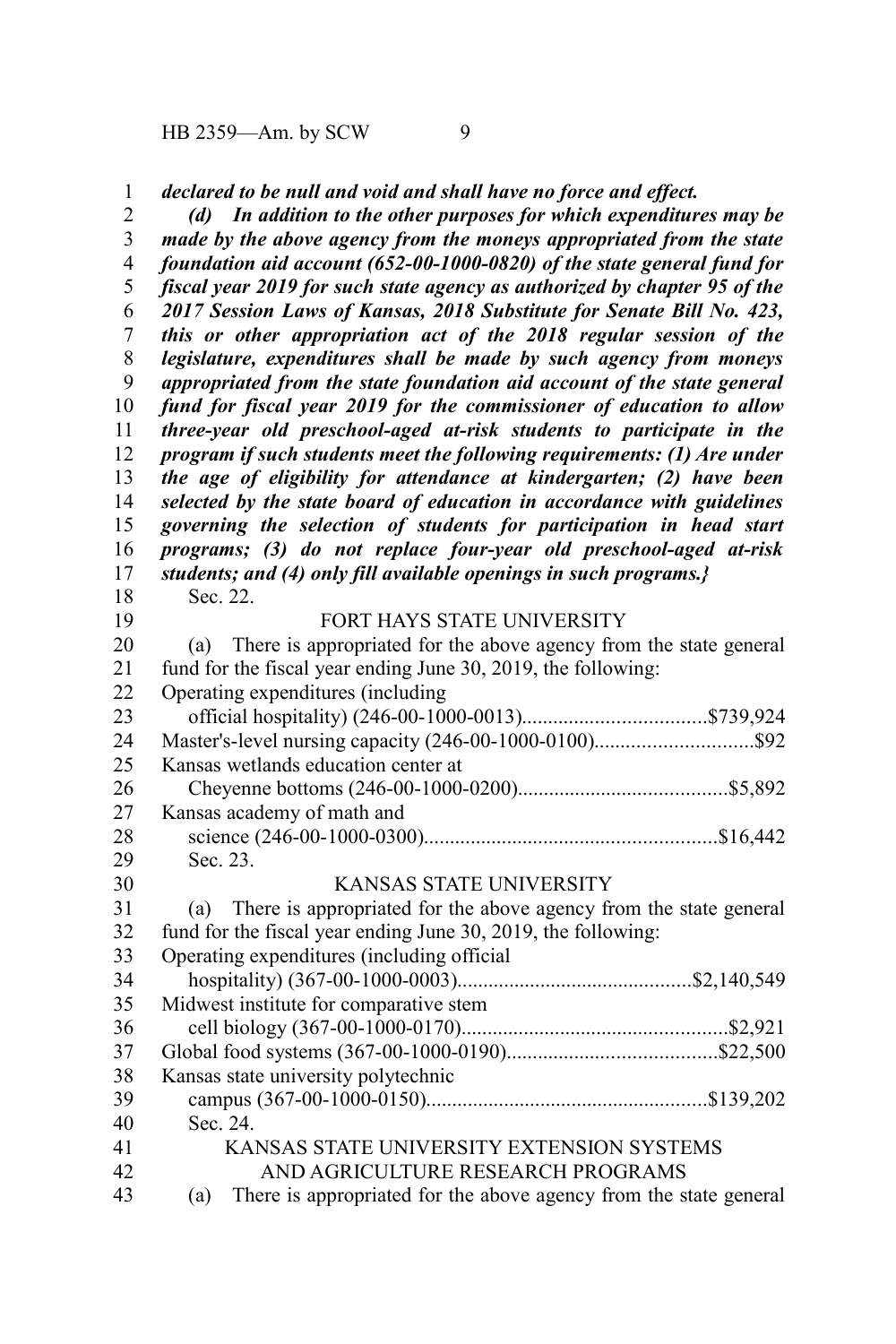fund for the fiscal year ending June 30, 2019, the following: Cooperative extension service (including official hospitality) (369-00-1000-1020)................................................\$384,038 Agricultural experiment stations (including official hospitality) (369-00-1000-1030)................................................\$626,969 Sec. 25. KANSAS STATE UNIVERSITY VETERINARY MEDICAL CENTER (a) There is appropriated for the above agency from the state general fund for the fiscal year ending June 30, 2019, the following: Operating expenditures (including official hospitality) (368-00-1000-5003)................................................\$226,787 Operating enhancement (368-00-1000-5023).................................\$112,886 Sec. 26. EMPORIA STATE UNIVERSITY (a) There is appropriated for the above agency from the state general fund for the fiscal year ending June 30, 2019, the following: Department of nursing.....................................................................\$535,000 Operating expenditures (including official hospitality) (379-00-1000-0083)................................................\$634,503 Reading recovery program (379-00-1000-0100)................................\$4,287 Nat'l Board Cert/Future Teacher Academy (379-00-1000-0200).......................................................\$2,613 Sec. 27. PITTSBURG STATE UNIVERSITY (a) There is appropriated for the above agency from the state general fund for the fiscal year ending June 30, 2019, the following: Operating expenditures (including official hospitality) (385-00-1000-0063)................................................\$728,909 School of construction (385-00-1000-0200).....................................\$15,714 Polymer science program (385-00-1000-0300)................................\$20,989 Sec. 28. UNIVERSITY OF KANSAS (a) There is appropriated for the above agency from the state general fund for the fiscal year ending June 30, 2019, the following: Operating expenditures (including official hospitality) (682-00-1000-0023).............................................\$2,927,256 Umbilical cord matrix project (682-00-1000-0370)............................\$2,945 Geological survey (682-00-1000-0170)..........................................\$144,524 Sec. 29. UNIVERSITY OF KANSAS MEDICAL CENTER (a) There is appropriated for the above agency from the state general fund for the fiscal year ending June 30, 2019, the following: 1 2 3 4 5 6 7 8 9 10 11 12 13 14 15 16 17 18 19 20 21 22 23 24 25 26 27 28 29 30 31 32 33 34 35 36 37 38 39 40 41 42 43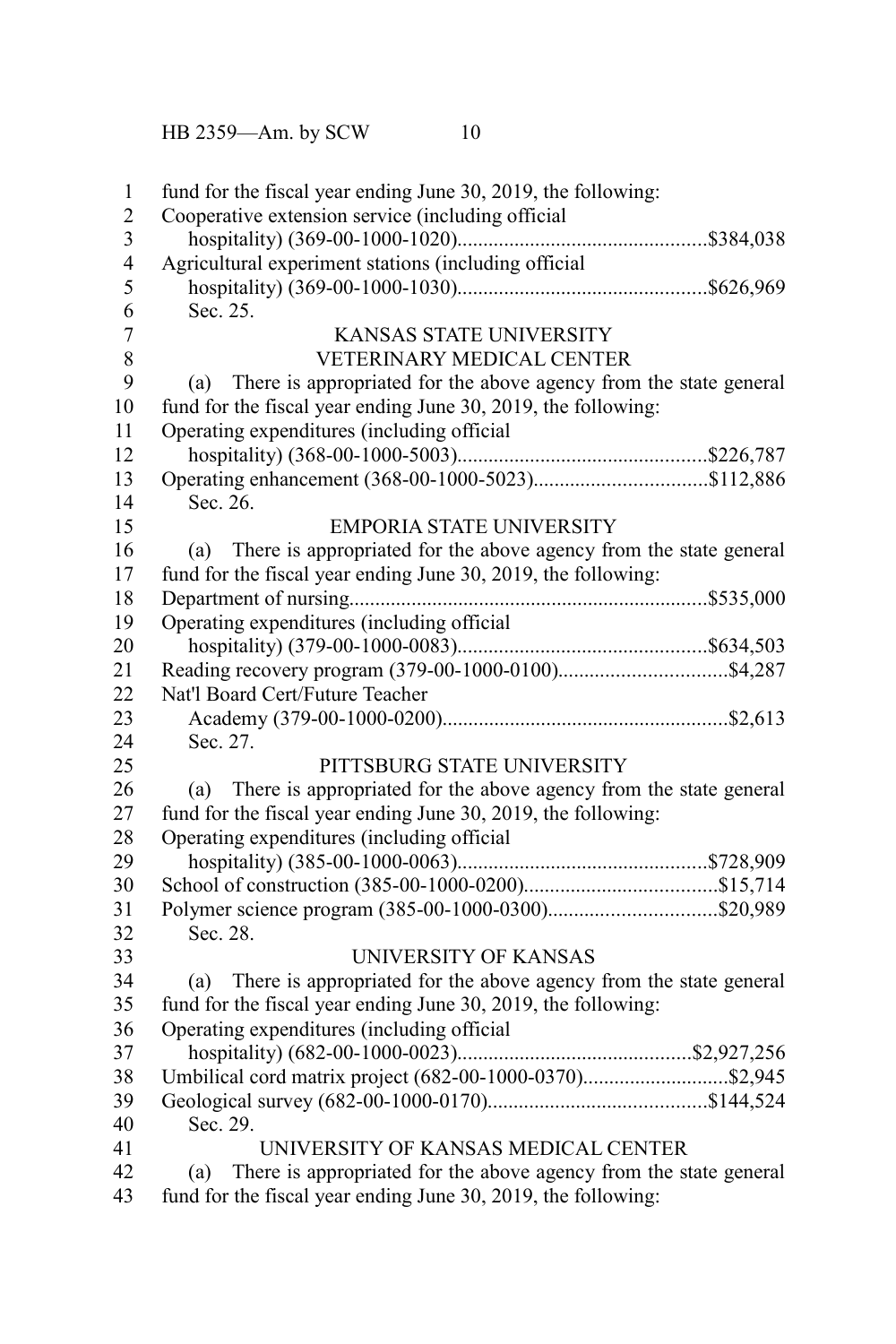Operating expenditures (including official hospitality) (683-00-1000-0503).............................................\$2,402,693 Medical scholarships and loans (683-00-1000-0600)..........................................................\$101,182 Midwest stem cell therapy center (683-00-1000-0800)..........................................................\$17,317 Rural health bridging (683-00-1000-1010).........................................\$3,156 Sec. 30. WICHITA STATE UNIVERSITY (a) There is appropriated for the above agency from the state general fund for the fiscal year ending June 30, 2019, the following: Operating expenditures (including official hospitality) (715-00-1000-0003)................................\$1,442,194 Technology transfer facility (715-00-1000-0005).............................\$26,250 Aviation infrastructure (715-00-1000-0010)................................\$1,787,750 Aviation research (715-00-1000-0015)........................................\$5,121,500 Sec. 31. STATE BOARD OF REGENTS (a) There is appropriated for the above agency from the state general fund for the fiscal year ending June 30, 2019, the following: Operating expenditures (including official hospitality) (561-00-1000-0103)...................................\$134,003 Midwest higher education commission (561-00-1000-0250)...................................................\$2,850 State scholarship program (561-00-1000-4300)...............................\$64,249 Kansas work-study program (561-00-1000-2000)............................\$37,500 ROTC service scholarships (561-00-1000-4600)...............................\$7,500 Military service scholarships (561-00-1000-1310)...........................\$30,000 Teachers scholarship program (561-00-1000-0800)....................................................\$300,000 Nursing student scholarship program (561-00-1000-4100)....................................................\$150,000 Municipal university operating grant (561-00-1000-1010)..........................................................\$267,778 Adult basic education (561-00-1000-0900)......................................\$43,711 Postsecondary tiered technical education state aid (561-00-1000-0760)..................................................\$1,587,779 Non-tiered course credit hour grant (561-00-1000-0550)..............................................\$2,081,140 Technology equipment at community colleges and Washburn university (561-00-1000-0500)............................\$11,954 Vocational education capital outlay aid (561-00-1000-0310)......................................................\$2,147 1 2 3 4 5 6 7 8 9 10 11 12 13 14 15 16 17 18 19 20 21 22 23 24 25 26 27 28 29 30 31 32 33 34 35 36 37 38 39 40 41 42 43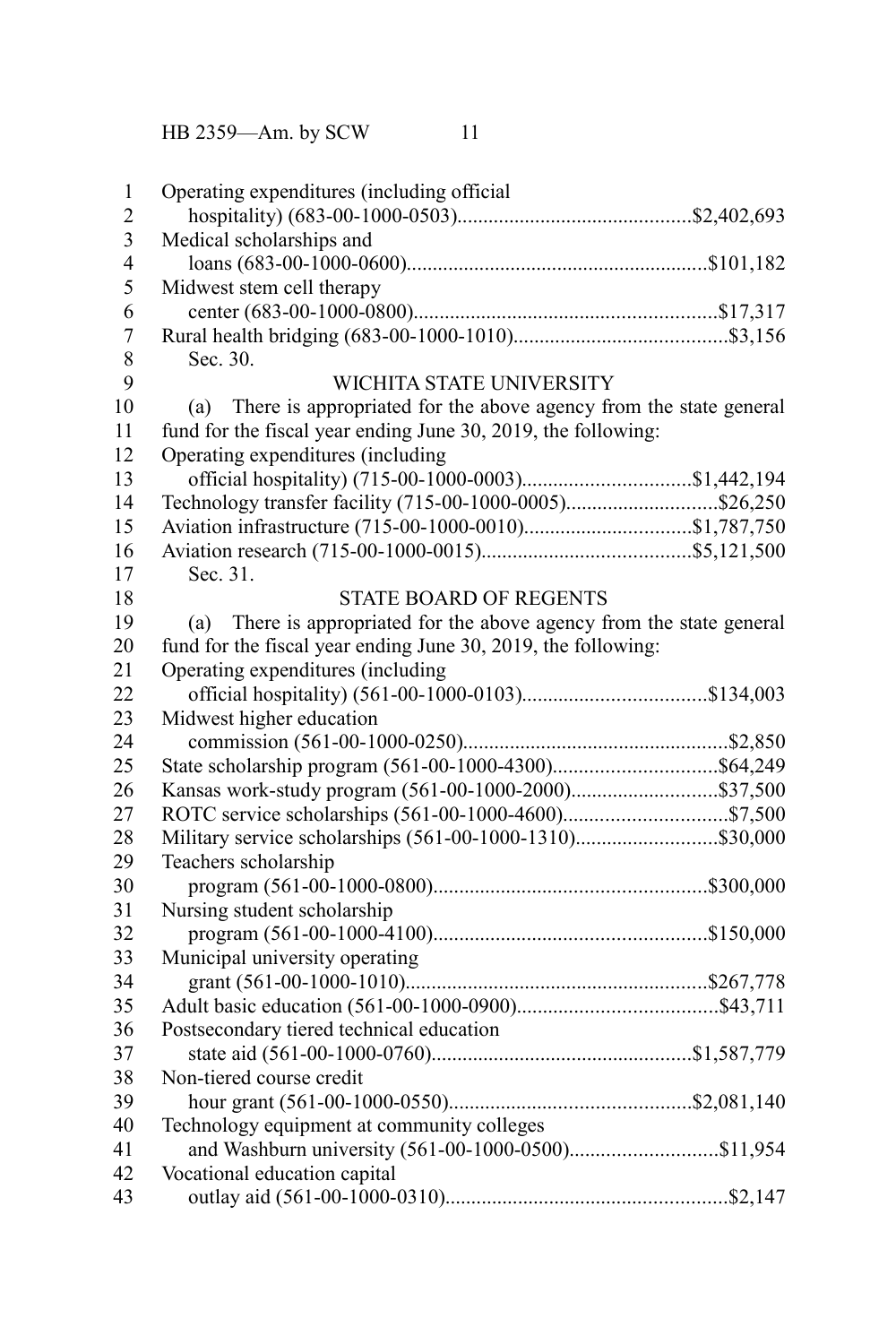| $\mathbf{1}$   |                                                                             |  |  |
|----------------|-----------------------------------------------------------------------------|--|--|
| $\overline{2}$ | Nurse educator grant                                                        |  |  |
| $\mathfrak{Z}$ |                                                                             |  |  |
| $\overline{4}$ | Nursing faculty and supplies grant                                          |  |  |
| 5              |                                                                             |  |  |
| 6              | Postsecondary technical education                                           |  |  |
| $\overline{7}$ |                                                                             |  |  |
| 8              | Tuition for technical education (561-00-1000-0120)\$8,300,000               |  |  |
| 9              | National guard education assistance (561-00-1000-1300)\$2,129,131           |  |  |
| 10             | Sec. 32.                                                                    |  |  |
| 11             | <b>ADJUTANT GENERAL</b>                                                     |  |  |
| 12             | There is appropriated for the above agency from the state general<br>(a)    |  |  |
| 13             | fund for the fiscal year ending June 30, 2018, the following:               |  |  |
| 14             |                                                                             |  |  |
| 15             | Sec. 33.                                                                    |  |  |
| 16             | <b>ADJUTANT GENERAL</b>                                                     |  |  |
| 17             | There is appropriated for the above agency from the state general<br>(a)    |  |  |
| 18             | fund for the fiscal year ending June 30, 2019, the following:               |  |  |
| 19             |                                                                             |  |  |
| 20             | (b) There is hereby appropriated for the above agency from the              |  |  |
| 21             | following special revenue fund or funds for the fiscal year ending June 30, |  |  |
| 22             | 2019, all moneys now or hereafter lawfully credited to and available in     |  |  |
| 23             | such fund or funds, except that expenditures other than refunds authorized  |  |  |
| 24             | by law shall not exceed the following:                                      |  |  |
| 25             | Kansas national guard counter drug state forfeiture fundNo limit            |  |  |
| 26             | Sec. 34.                                                                    |  |  |
| 27             | <b>ATTORNEY GENERAL - KANSAS</b>                                            |  |  |
| 28             | <b>BUREAU OF INVESTIGATION</b>                                              |  |  |
| 29             | There is appropriated for the above agency from the state general<br>(a)    |  |  |
| 30             | fund for the fiscal year ending June 30, 2019, the following:               |  |  |
| 31             |                                                                             |  |  |
| 32             | Sec. 35.                                                                    |  |  |
| 33             | DEPARTMENT OF AGRICULTURE                                                   |  |  |
| 34             | There is hereby appropriated for the above agency from the<br>(a)           |  |  |
| 35             | following special revenue fund or funds for the fiscal year ending June 30, |  |  |
| 36             | 2018, all moneys now or hereafter lawfully credited to and available in     |  |  |
| 37             | such fund or funds, except that expenditures other than refunds authorized  |  |  |
| 38             | by law shall not exceed the following:                                      |  |  |
| 39             | Alternative crop research act licensing                                     |  |  |
| 40             |                                                                             |  |  |
| 41             | Sec. 36.                                                                    |  |  |
| 42             | DEPARTMENT OF AGRICULTURE                                                   |  |  |
| 43             | There is appropriated for the above agency from the state general<br>(a)    |  |  |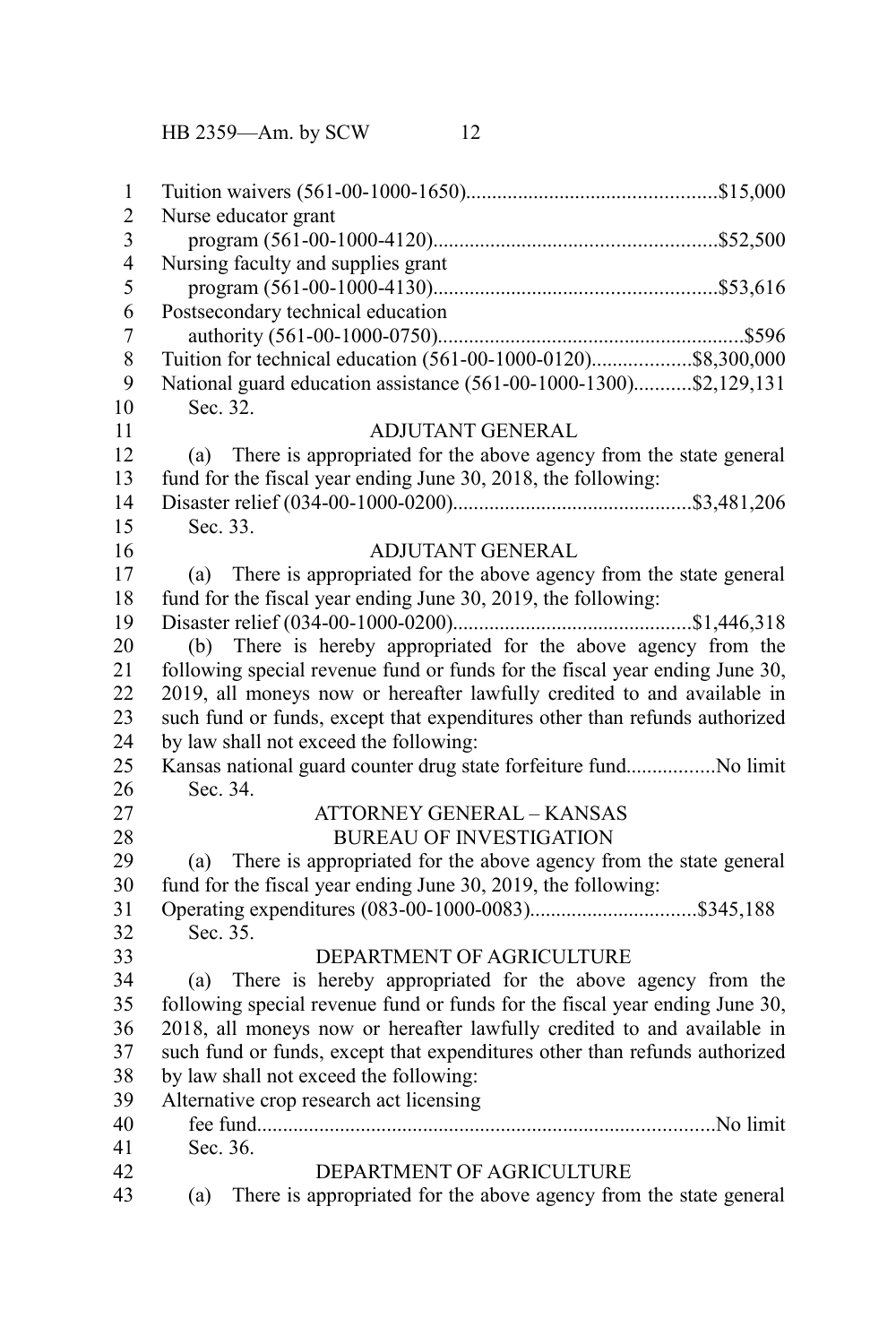fund for the fiscal year ending June 30, 2019, the following: 1

Operating expenditures (046-00-1000-0053)..................................\$177,429 2

Animal traceability pilot study........................................................\$250,000 3

(b) There is hereby appropriated for the above agency from the following special revenue fund or funds for the fiscal year ending June 30, 2019, all moneys now or hereafter lawfully credited to and available in such fund or funds, except that expenditures other than refunds authorized by law shall not exceed the following: 4 5 6 7 8

Alternative crop research act licensing fee fund...............................No limit Sec. 37. During the fiscal years ending June 30, 2018, June 30, 2019, and June 30, 2020, in addition to the other purposes for which expenditures may be made by the Kansas department for aging and disability services and the department of health and environment – division of health care finance from moneys appropriated from the state general fund or in any special revenue fund or funds by chapter 104 of the 2017 Session Laws of Kansas, this or any other appropriation act of the 2018 regular session of the legislature, expenditures shall be made by the Kansas department for aging and disability services and the department of health and environment – division of health care finance from such moneys to include the following individuals as eligible for services under the traumatic brain injury home and community-based services waiver under the Kansas medical assistance program: (1) Individuals with a documented brain injury acquired from a cause not already covered under the traumatic brain injury waiver, including, but not limited to, stroke, brain trauma, infection of the brain, brain tumor, anoxia or other cause; and (2) individuals of any age who would otherwise qualify for services under the traumatic brain injury waiver but for the individual's age: *Provided*, That financial eligibility requirements for children under the age of 18 years to receive such waiver services shall be the same as financial eligibility requirements for children under the age of 18 years to receive services under the serious emotional disturbance waiver: *Provided, however*, That the Kansas department for aging and disability services and the department of health and environment – division of health care finance shall implement and administer this section in accordance with federal law and requirements imposed by the United States centers for medicare and medicaid services: *Provided further,* That the Kansas department for aging and disability services and the department of health and environment – division of health care finance shall submit to the United States centers for medicare and medicaid services any approval request necessary to implement this section. 9 10 11 12 13 14 15 16 17 18 19 20 21 22 23 24 25 26 27 28 29 30 31 32 33 34 35 36 37 38 39 40

Sec. 38. (a) On the effective date of this act, the provisions of section 99 of Substitute for Senate Bill No. 269, as amended by senate committee of the whole, are null and void and shall have no force and effect. 41 42 43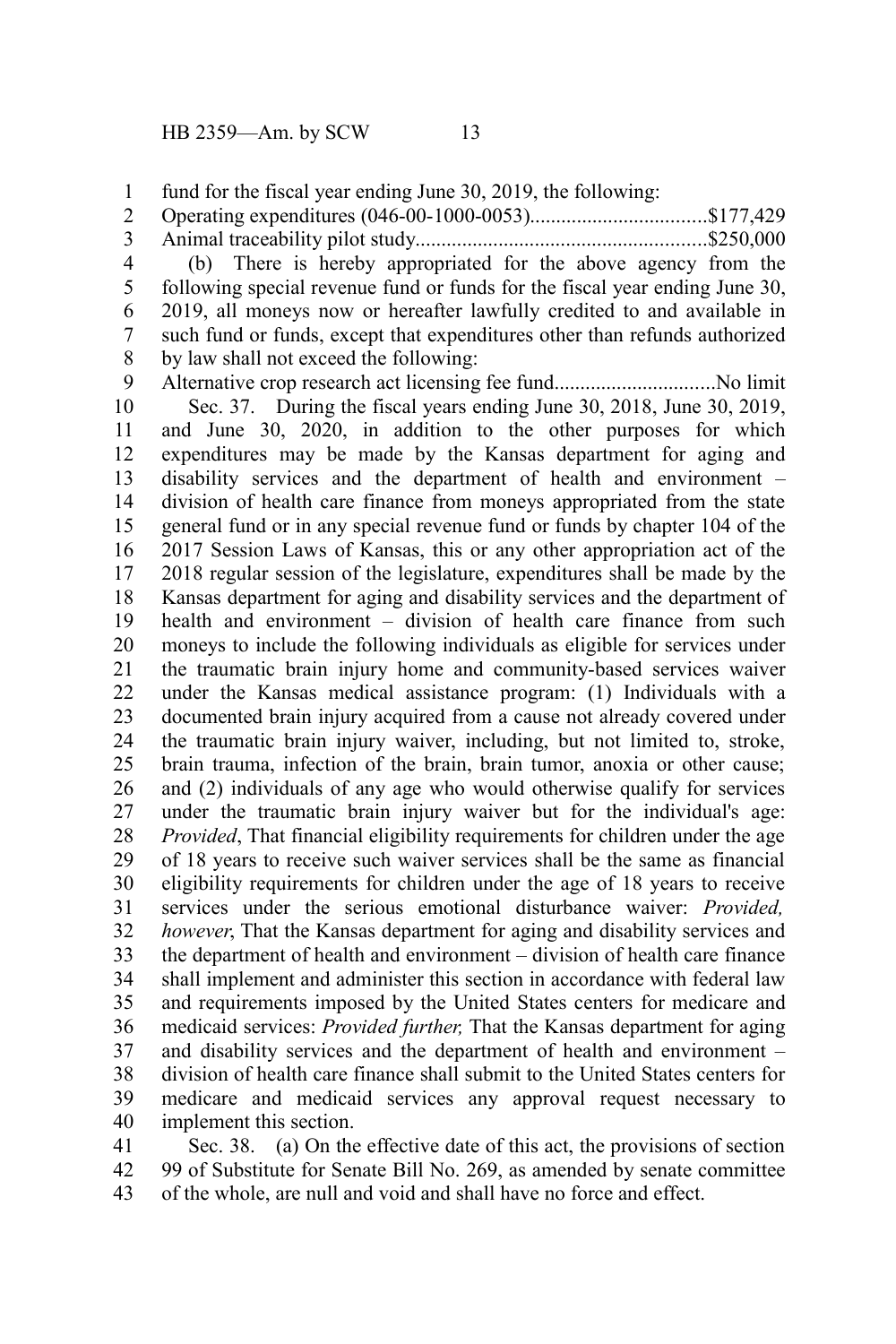(b) During the fiscal years ending June 30, 2018, and June 30, 2019, notwithstanding any other provision of law to the contrary, no state agency shall expend any moneys appropriated from the state general fund or from any special revenue fund or funds for fiscal year 2018 or 2019 by chapter 104 of the 2017 Session Laws of Kansas, this or any other appropriation act of the 2018 regular session of the legislature to submit or maintain to the United States centers for medicare and medicaid services any request to administer or provide state medicaid services under the Kansas medical assistance program using a capitated managed care delivery system in any manner that is substantially different than the manner in which state medicaid services under the Kansas medical assistance program were provided on January 1, 2018, including, but not limited to, imposing any new eligibility requirements or limitations to receive such services, without express prior authorization by an act or appropriation act of the legislature: *Provided,* That any state agency that has submitted such a request to the United States centers for medicare and medicaid services that is not in accordance with this section shall immediately terminate such request: *Provided further,* That no state agency shall enter into any contract for the administration and provision of state medicaid services using a capitated managed care delivery system in violation of this section without express prior authorization by an act or appropriation act of the legislature: *And provided further,* That the department of health and environment, the Kansas department for aging and disability services and the department of administration shall negotiate for contracts to administer state medicaid services using a capitated managed care delivery system that comply with this section, including altering the request for proposal identified by the department of administration as bid event 0005464, opened on October 27, 2017, and closed on January 5, 2018, limited to persons who have submitted a bid in response to bid event 0005464: *And provided further,* That any such contract shall be for a term of three years commencing on the termination date of contracts for the administration and provision of state medicaid services under the Kansas medical assistance program using a capitated managed care delivery system that were in effect on January 1, 2018, and shall not impose any new eligibility requirements or limitations to receive such services that were not in effect on January 1, 2018, and if any such new eligibility requirements or limitations are imposed, then on the effective date of such imposition, the amounts appropriated for the department of health and environment – division of health care finance for the fiscal year ending June 30, 2019, by section 95(a) of chapter 104 of the 2017 Session Laws of Kansas and section 58(a) of Substitute for Senate Bill No. 269, as amended by senate committee of the whole, from the state general fund in the other medical assistance account (264-00-1000-3026) of the department of health and environment – division of health care 1 2 3 4 5 6 7 8 9 10 11 12 13 14 15 16 17 18 19 20 21 22 23 24 25 26 27 28 29 30 31 32 33 34 35 36 37 38 39 40 41 42 43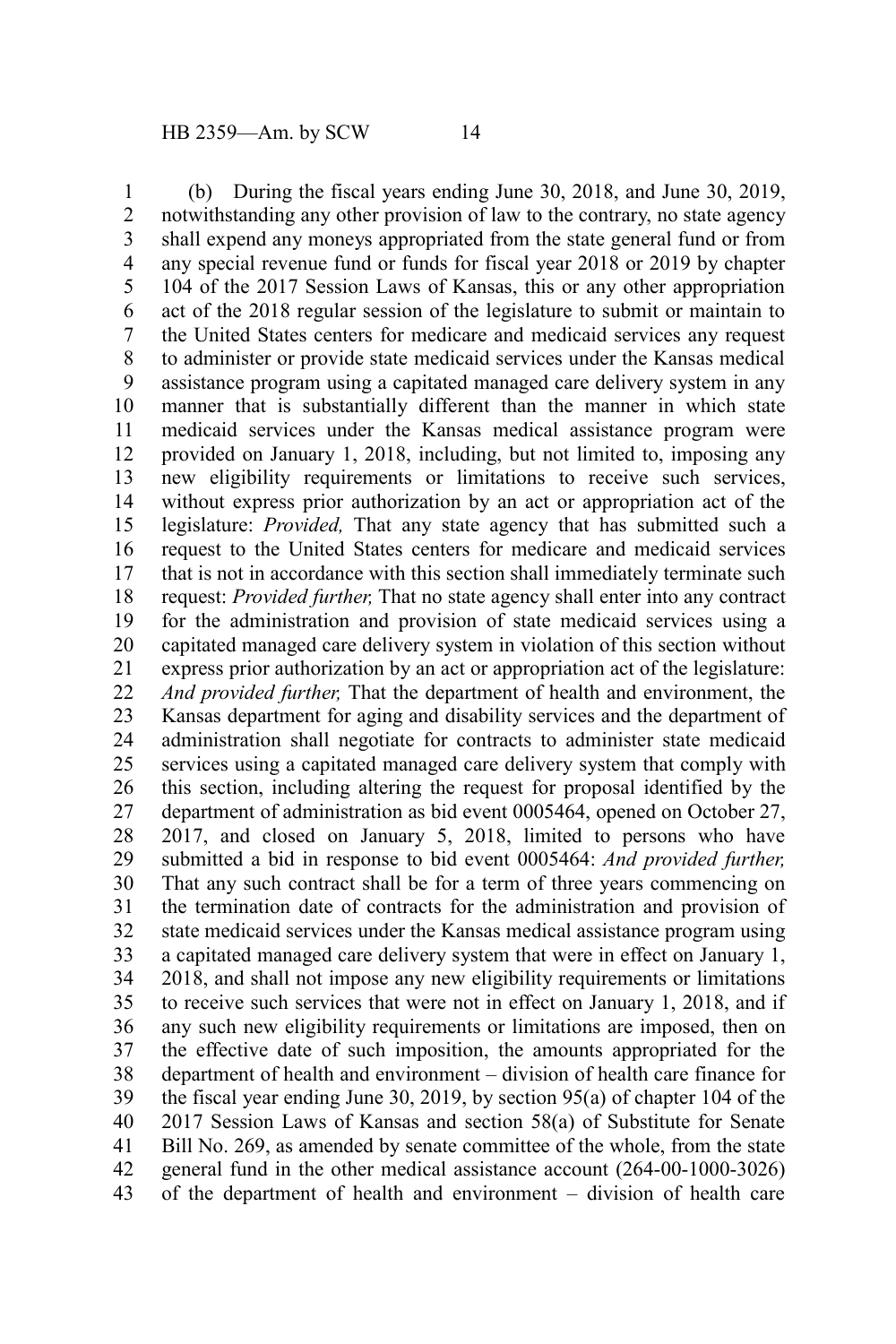finance are hereby lapsed: *And provided further,* That the department of health and environment and the Kansas department for aging and disability services shall submit to the United States centers for medicare and medicaid services a request to extend for three years any waiver that was in effect on January 1, 2018, authorizing the state of Kansas to administer state medicaid services under the Kansas medical assistance program using a capitated managed care delivery system in accordance with this section: *Provided, however,* That the department of health and environment and the Kansas department for aging and disability services may modify the manner in which state medicaid services were provided on January 1, 2018, by implementing: Any provision of K.S.A. 2017 Supp. 39-709h and 39-709i, and amendments thereto; any policy that expands access to behavioral health services or services delivered through telehealth technology services, if such policy does not impose any new eligibility requirements or limitations to receive state medicaid services that were not in effect on January 1, 2018; and any other action approved by express prior authorization by an act or appropriation act of the legislature. 1 2 3 4 5 6 7 8 9 10 11 12 13 14 15 16 17

*{Sec. 39. Notwithstanding any other statute, during the fiscal year ending June 30, 2018, and June 30, 2019, in addition to the other purposes for which expenditures may be made from the state general fund or any special revenue fund or funds for fiscal year 2018 by the university of Kansas, Kansas state university, Emporia state university, Pittsburg state university, Fort Hays state university and Wichita state university by chapter 104 of the 2017 Session Laws of Kansas, this or other appropriation act of the 2018 regular session of the legislature, expenditures shall be made by such universities from the state general fund or any special revenue fund or funds to conduct any meeting of such universities or any groups or committees thereof to discuss the allocation of student activities fees in accordance with the Kansas open meetings act, K.S.A. 75-4317 et seq., and amendments thereto.}* 18 19 20 21 22 23 24 25 26 27 28 29 30

Sec. 39. *{40.} Severability.* If any provision or clause of this act or application thereof to any person or circumstance is held invalid, such invalidity shall not affect other provisions or applications of the act that can be given effect without the invalid provision or application, and to this end the provisions of this act are declared to be severable. 31 32 33 34 35

Sec. 40. *{41.} Appeals to exceed expenditure limitations.* (a) Upon written application to the governor and approval of the state finance council, expenditures from special revenue funds may exceed the amounts specified in this act. 36 37 38 39

(b) This section shall not apply to the expanded lottery act revenues fund, the state economic development initiatives fund, the children's initiatives fund, the state water plan fund or the Kansas endowment for youth fund, or to any account of any of such funds. 40 41 42 43